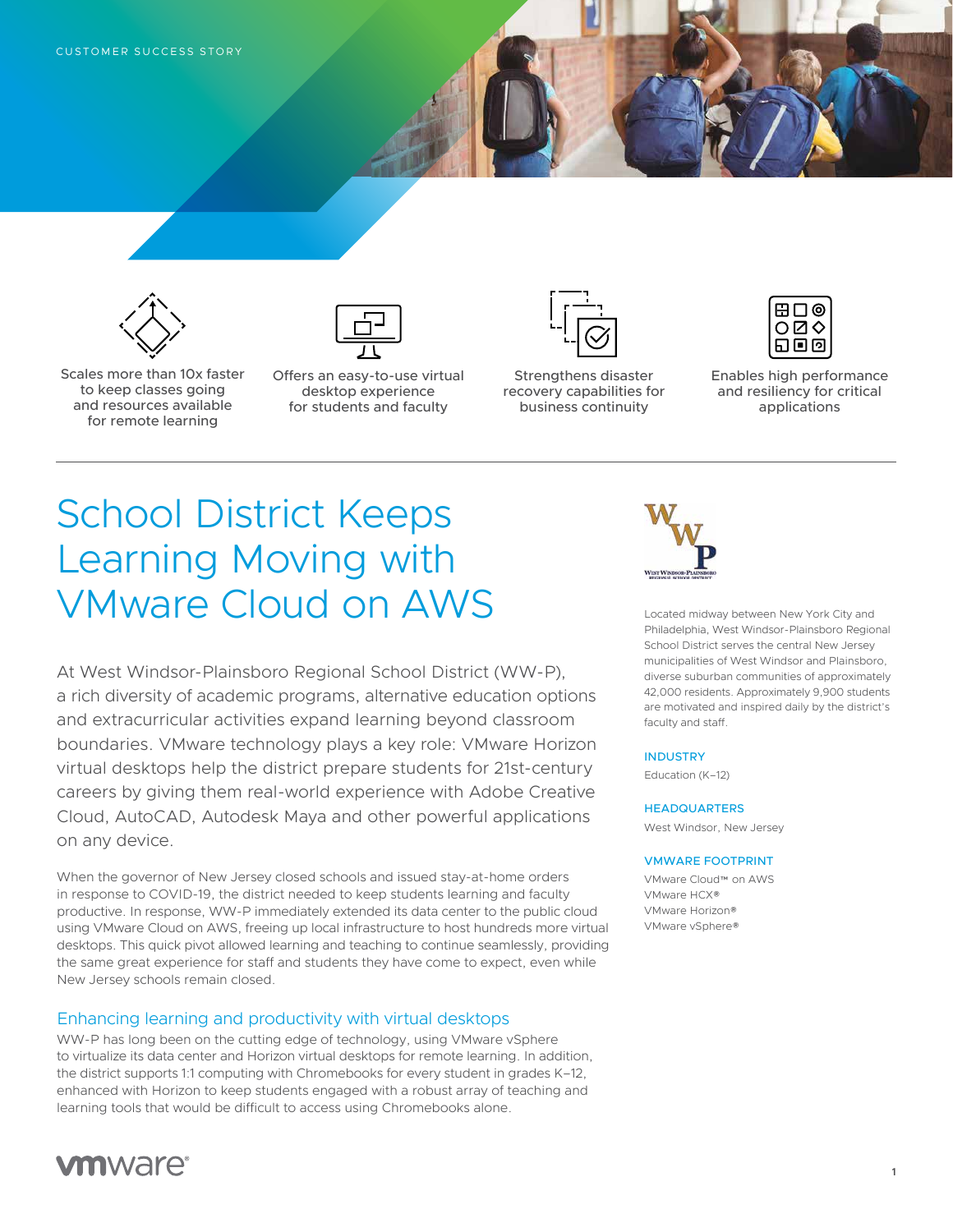

"With VMware Horizon virtual desktops, we can give students, faculty and staff the same experience at home as they would have on site," says Harry Doctor, technology manager, West-Windsor Plainsboro Regional School District. "That allows us to provide the same high-performance learning experiences to every student while making the most of our budget."

## Strengthening business continuity with hybrid cloud

Because virtual desktop availability and performance depend on the district's data center and server infrastructure, Doctor and his team wanted to provide resiliency for Horizon and critical applications. New Jersey has its share of storms and inclement weather, and the district wanted a way to keep virtual machines (VMs) available even if its local infrastructure went down. To strengthen disaster preparedness, it deployed VMware Cloud on AWS, seamlessly extending its on-premises vSphere environment to the AWS public cloud.

"It was important for us to be able to not only seamlessly move workloads to the cloud, but to also be able to use vMotion® to bring them back down to on premises without any application downtime," says Doctor. "VMware Cloud on AWS allows us to do live migrations with the VM powered on, and it's very easy for my team to do. There's very little learning curve as they're already comfortable with VMware solutions."

## Moving workloads to the cloud without application downtime

When it was confirmed that New Jersey schools would remain closed for the rest of the 2020 school year, Doctor and his team shifted their strategy to support a massive increase in the number of concurrent virtual desktops needed for remote learning. Instead of using VMware Cloud on AWS as a disaster recovery platform as planned, they leveraged it as a new cloud-based data center, moving VMs to the cloud to free up local infrastructure to host more virtual desktops. Thanks to VMware Cloud on AWS, the district was able to immediately burst its infrastructure to support remote learning for nearly 10,000 students.

"VMware Cloud on AWS gave us a lot of flexibility when our schools suddenly closed, allowing us to respond more than 10 times faster to support the sudden increase in remote learning," says Doctor. "Deploying additional physical servers needed for the increased workloads would have taken at least eight weeks, and we would have lost the rest of the school year. Instead, we were able to keep learning and operations as close to business as usual as possible, even in the face of unprecedented challenges."

Even with spiking internet traffic and pressure on the world's broadband infrastructure, the district can avoid paying for an AWS Direct Connect connection by using VMware HCX to schedule migrations between on-premises and cloud environments during lower-traffic, overnight periods via VPN. The district leverages VMware HCX to extend the network, eliminating the need to reconfigure IPs when they migrate their workloads to and from the cloud.

"Sure, our internet connections are extra stressed right now," says Doctor. "Traffic is slow coming in and slow going out. But it doesn't matter how long it takes when you have VMware Cloud on AWS because there is no application downtime. Virtual machines stay powered on going in, and they stay powered on coming back out."

"VMware Cloud on AWS gave us a lot of flexibility when our schools suddenly closed, allowing us to respond much faster to support the sudden increase in remote learning."

HARRY DOCTOR TECHNOLOGY MANAGER, WEST WINDSOR-PLAINSBORO REGIONAL SCHOOL DISTRICT